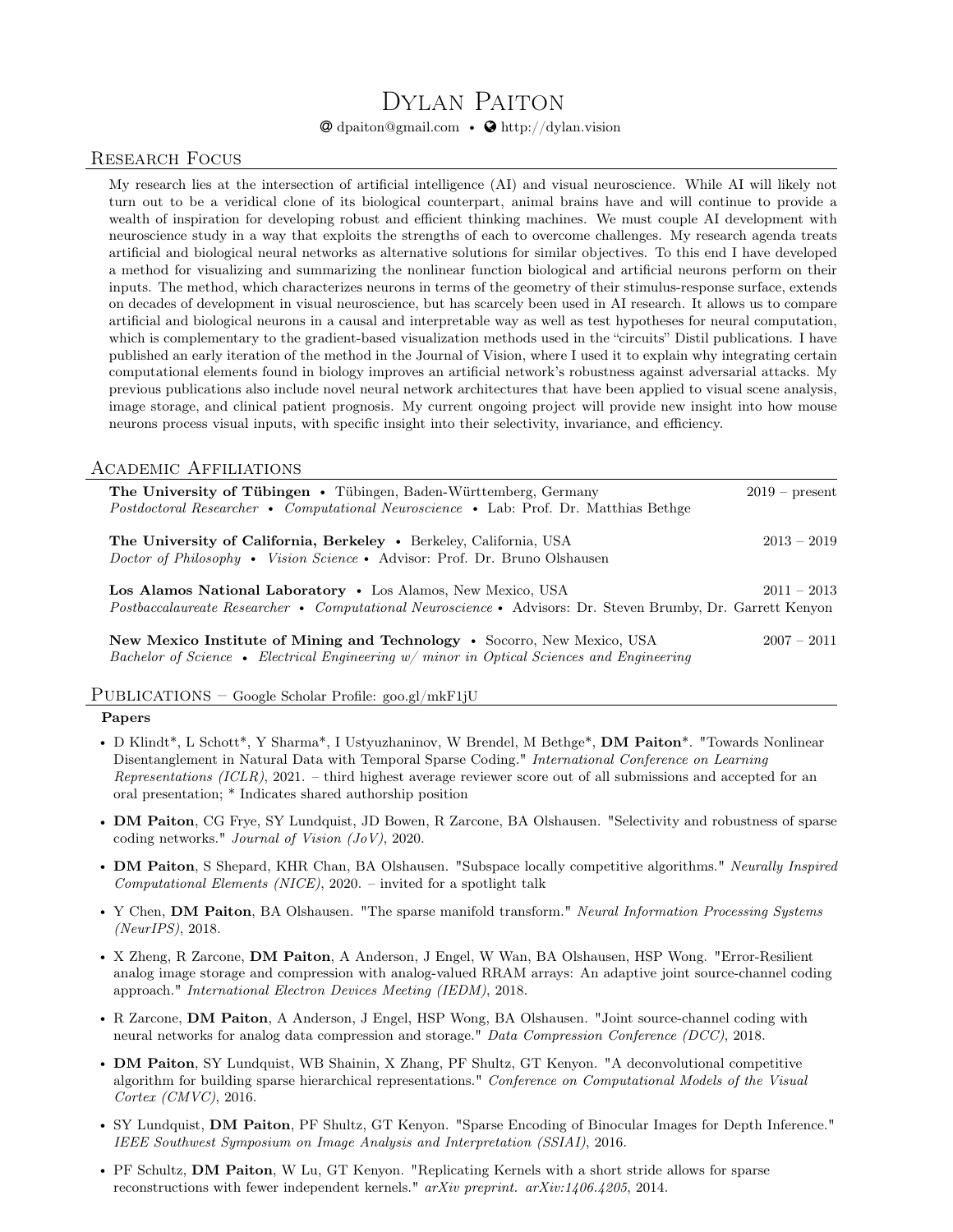- DM Paiton\*, SY Lundquist\*, BM Nowers, PF Schultz, SP Brumby, AM Jorgensen, GT Kenyon. "Biologically-inspired distributed sensor networks: Collective signal amplification with ultra-low bandwidth spike-based communication." IEEE International Joint Conference on Neural Networks (IJCNN), 2013.
- DM Paiton, SP Brumby, GT Kenyon, GJ Kunde, KD Peterson, MI Ham, PF Schultz, JS George. "Combining multiple visual processing streams for locating and classifying objects in video." IEEE SSIAI, 2012.

#### Posters

- DM Paiton, SA Cadena, Z Razzaghpanah, AS Ecker, M Bethge. "Response surfaces reveal invariance and selectivity in V1 neurons." From Neuroscience to Artificially Intelligent Systems (NAISYS), 2020.
- DM Paiton, J Bowen, J Collins, C Frye, A Terekhov, BA Olshausen. "Sparse coding protects against adversarial attacks." Computational and Systems Neuroscience (COSYNE) – travel grant awarded, 2019.
- S Sanborn, DM Paiton, BA Olshausen. "Efficient coding in V1: Oriented filters vs. orientation selectivity." COSYNE, 2018.
- WB Shainin, DM Paiton, GT Kenyon, BA Olshausen. "Sampling  $l_0$  sparse codes for task-optimal representations." NICE, 2016.
- DM Paiton, GT Kenyon, SP Brumby. "Ultra-light weight, low-power, neurally-inspired object detection and tracking systems for autonomous remote operation." Technology Ventures Deal Stream Summit, 2013.
- PF Schultz, SY Lundquist, DM Paiton, SP Brumby, GT Kenyon. "Neuro-inspired dynamics for sparse approximation in video." Workshop on Statistical Image Analysis, 2013.
- DM Paiton, SP Brumby, GT Kenyon, KD Peterson, MI Ham, PF Schultz, JS George. "Neuromorphic algorithms for classifying and locating objects in a fixed camera video feed." Conference on Data Analysis (CODA), 2012.
- DM Paiton, SP Brumby. "Scaling of Object Detection Algorithms with Training Set Size." Los Alamos National Laboratory Annual Student Symposium, 2011.

#### Invited Talks

- "Towards nonlinear disentanglement in natural data with temporal sparse coding" University of Bristol Mind and Machine Seminar Series, March, 2021.
- "Subspace locally competitive algorithms" Neurally Inspired Computational Elements, March, 2021.
- "Selectivity and robustness of sparse coding networks" Serre lab, Brown University, December, 2020.
- "Selectivity and robustness of sparse coding networks" Tolias  $\mathcal B$  Pitkow labs, Baylor College of Medicine, September, 2020.
- "Iso-response surface geometry of artificial and biological neurons" Tübingen Robust Learning Symposium Workshop on Neuroscience and Machine Learning, February, 2020.
- "Locally competitive, neurally inspired algorithms for generating sparse representations from video" Mitchell lab, University of Portland, February, 2013.
- "Flow A visual programming environment for developing hierarchical temporal memory models" Numenta, Inc, February, 2010.

#### USA Patents

- S129.622 "Object detection approach using generative sparse, hierarchical networks with top-down and lateral connections for combining texture/color detection and shape/contour detection", Filed 13 Sept. 2012.
- S129,623: "System and Method for Automatic Object Detection in an Image", Filed 13 Sept. 2012.

#### Funding

I was the primary or co-primary applicant for the following funding awards:

- \$204,000 (2019) Intelligence Community ORISE postdoctoral research fellowship
- \$1,000 (2019) COSYNE travel grant
- \$1,000 (2018) NeurlPS travel grant
- \$70,000 (2012) DARPA Innovation House research award